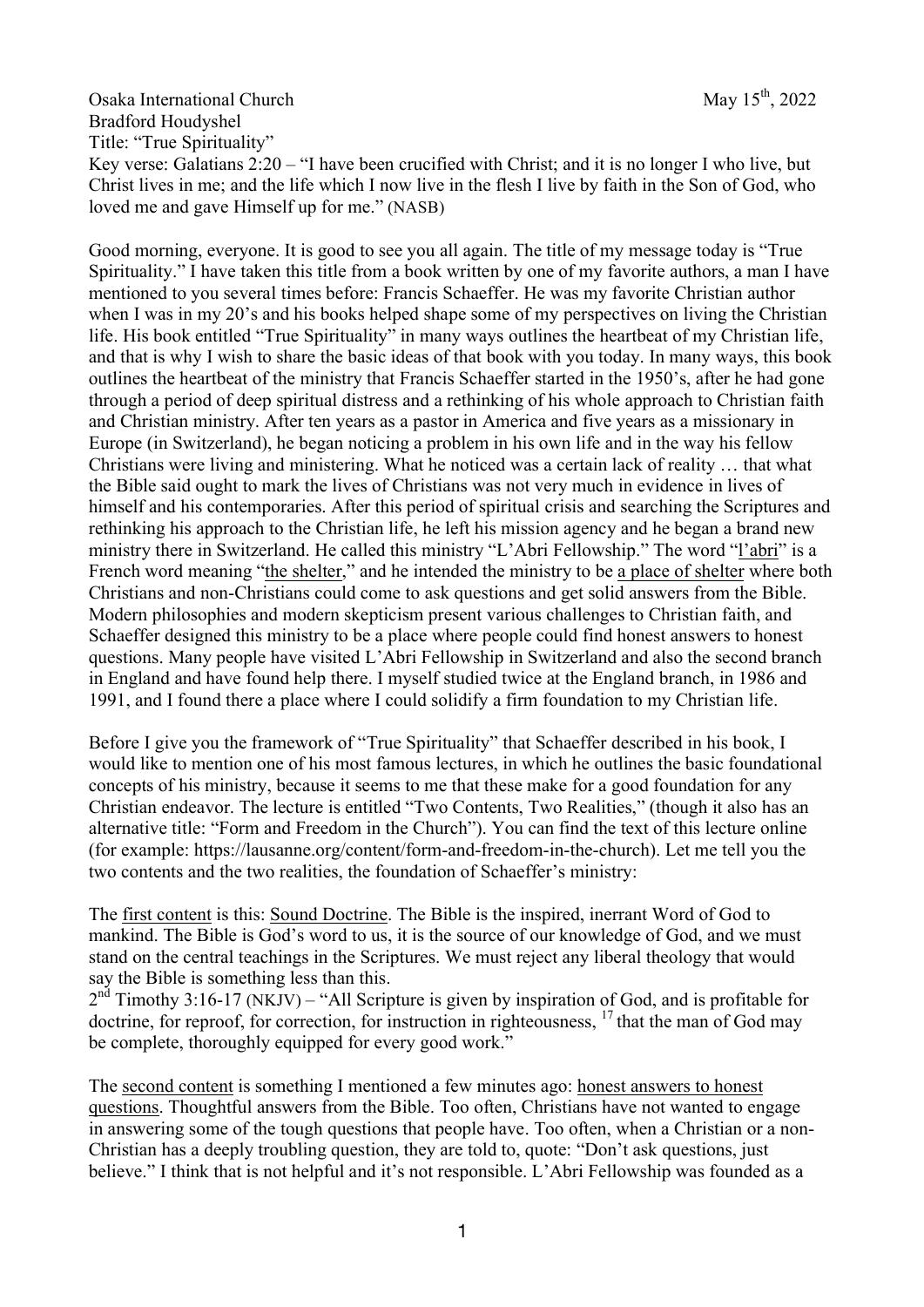place where all honest questions are dealt with in a loving and respectful way, and answered with Scriptural insights.

 $1<sup>st</sup>$  Peter 3:15 (NASB) – "But sanctify Christ as Lord in your hearts, always being ready to make a defense to everyone who asks you to give an account for the hope that is in you, but with gentleness and respect."

Two contents. And two realities.

The first reality is this: True Spirituality. This is what Francis Schaeffer discovered during that troubling period in his life when he was questioned his approach to Christian life and Christian ministry. This is the main topic of my sermon today and I will come back to it in a moment. Galatians 2:20 (NASB) – "I have been crucified with Christ; and it is no longer I who live, but Christ lives in me; and the life which I now live in the flesh I live by faith in the Son of God, who loved me and gave Himself up for me."

The second reality is this: the beauty of human relationships. Christianity is not just truth – it is also beauty. And there is nothing more important on this earth than human relationships. The Bible teaches us that men and women are made in the image of God. We are each unique and special in God's creation. Modern man wishes to detract from this truth and say that mankind is just another animal, evolved from lower forms of life. No – we stand against this idea. Men and women were made in the image of God, able to have a relationship with God and also to relate to each other. Every human being is unique and special in God's sight, and every human being should be special in our sight as well.

Genesis 1:27 (NIV) – "So God created mankind in his own image, in the image of God he created them; male and female he created them."

That is a brief description of Francis Schaeffer's two contents and two realities. Next, I would like to move on to a description of Schaeffer's conception of True Spirituality. Here is the outline of today's message:

Part 1 – The starting point of the spiritual life.

Part 2 – A caution against legalism and a caution against anti-legalism.

Part 3 – The heart of God's law.

Part 4 – Rejected, slain, raised.

First, let's look at Part  $1 -$ The starting point of the spiritual life.

You can hardly live a truly spiritual life, in the Christian sense, without first having become a Christian. And how does one become a Christian? Is it by being born into a Christian family and being raised in a Christian environment? No, not that way. That might be helpful to showing you the path to Christ, but that alone won't make you a Christian.

How about by trying to live a good life and doing good deeds? Again: this is not the way to become a Christian, according to what we read in the pages of the New Testament.

The way to become a Christian is to accept Christ as Savior. John 1:12 (NIV) – "Yet to all who did receive him, to those who believed in his name, he gave the right to become children of God."

Colossians 2:6 (NASB) – "Therefore, as you have received Christ Jesus the Lord, so walk in Him."

John 14:6 (NIV) – "Jesus answered, "I am the way and the truth and the life. No one comes to the Father except through me."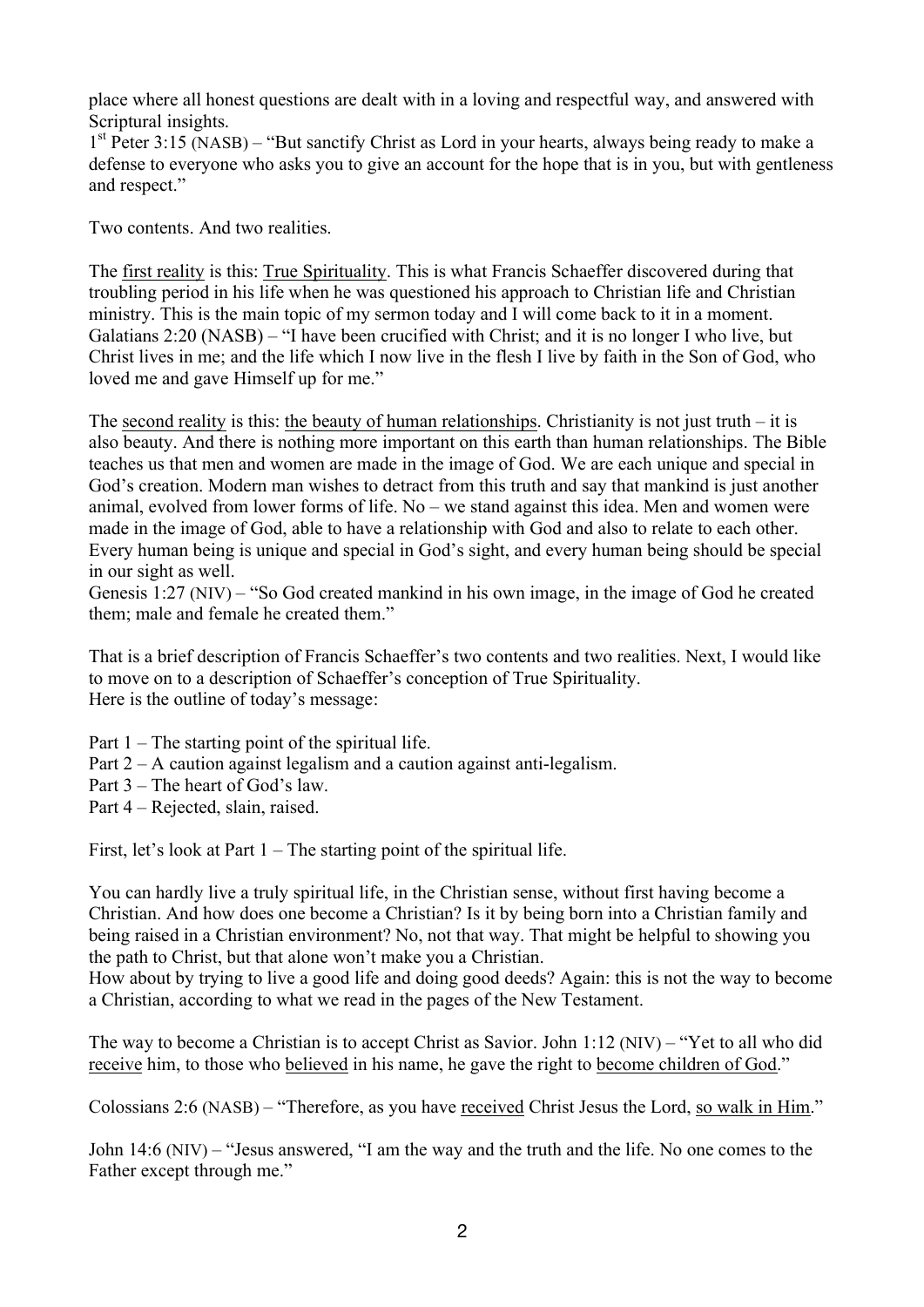The way to become a Christian is to receive Him, to accept Him, to believe in Him. And Jesus is the only way to God the Father. We come to Jesus through the door of faith.

John 3:16 (NIV) – "For God so loved the world that he gave his one and only Son, that whoever believes in him shall not perish but have eternal life."

Let me tell you a bit of the story of how I came to accept Christ. I have told you before about the excellent Sunday School program I attended as a child, and the excellent summertime Christian education programs my mother sent her sons to. That was where I received a thorough explanation of the whole Bible story. As important as this input was, that is not enough, just to know the gospel story. During my teenage years, I recalled something important that I had heard in those earlier programs: that there will come a day when you need to make your own decision to follow Christ. It's not enough just to be raised in a Christian environment. As I heard one preacher later put it: "There comes a time when you have to MAKE IT YOUR OWN." You need to decide to own this gospel message yourself, to put your faith in it. I recalled this principle during my teenage years, but I hesitated to act on it for a variety of reasons.

It wasn't until my college years, after I had struggled through some nagging doubts about whether Christianity was true or not, that I finally made my own decision. During those years, I had read some useful apologetical books answering various questions that are often raised against Christianity. Those books were useful to some degree, because they had helped to remove some roadblocks to faith. But I realized that being intellectually persuaded that Christianity is true was not quite enough either. Intellectual assent that Christianity is true isn't enough to bring you to a right relationship with God. I was very much aware that I was a sinner who needed to repent and put my trust in Christ. What amazed me so much at that period in my life was how the Bible answers so much of our basic questions in life: where we came from, why we have so many problems with each other and inside our own hearts, why we see so many problems in the world around us … and the Bible also tells us what the solution to our problem is. It was on Palm Sunday of my second year in college that I accepted Christ as my Savior and put my trust in Him.

It is by the door of faith that we are saved. Not by our works. Not by going to church. Not by intellectual assent that this message is true. In order to restore our relationship with God, it was God Himself who provided the solution. God sent His Son to this earth to be the sacrifice for our sin, as I explained to you last month on Easter Sunday. This is how Francis Schaeffer describes it:

All men are separated from God by their true moral guilt. God exists, God has a character, God is a holy God, and when men sin they have true moral guilt before the God who exists… Only the finished, substitutionary work of Christ on the cross as the Lamb of God – in history, space, and time – is enough to remove this. … It is the infinite value of the finished work of Christ, the second person of the Trinity, upon the cross, *plus nothing on our part*, that is the basis for the removal of our guilt. When we thus come, believing God, the Bible says we are declared justified by God; the guilt is gone, and we are returned to fellowship with God – the very thing for which we were created in the first place.

Just as the only *basis* for the removal of our guilt is the finished work of Christ upon the cross in history, plus nothing, so the only *instrument* for accepting that finished work of Christ upon the cross is faith.

There are some important words here to remember. The basis for the removal of our guilt is the finished work of Christ on the cross. Remember Jesus' last words on the cross: "It is finished" (John 19:30). There is nothing we add to that work of Christ. We simply accept it through faith. It is the finished work of Christ on the cross which so impressed Francis Schaeffer during his spiritual crisis in the 1950's. We rest in that finished work, we take it as the foundation of our life from now on, and we live our lives on that basis.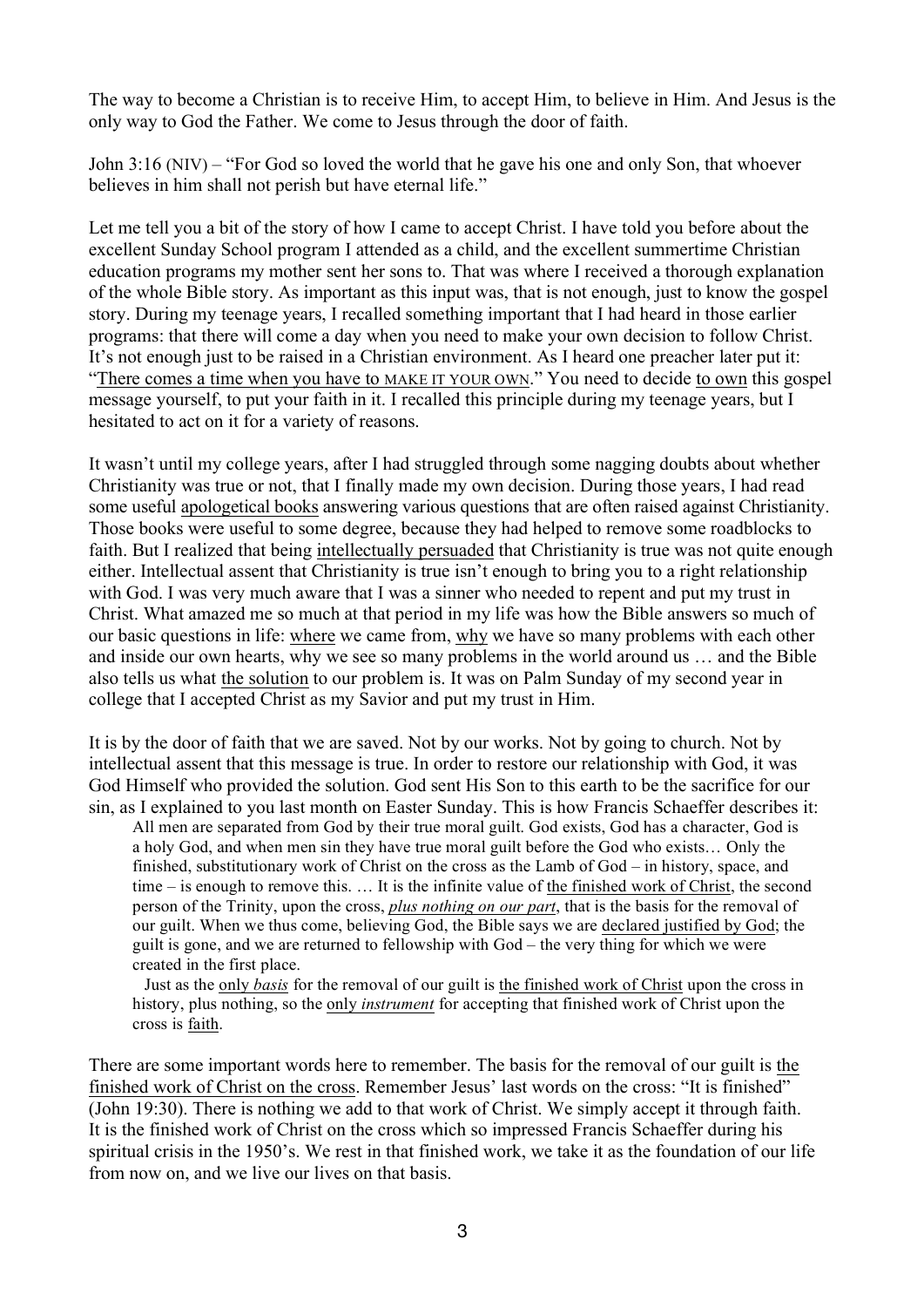There is one more word in that quotation from Francis Schaeffer which I want to highlight. He said that "When we thus come [to Christ], believing God, the Bible says we are declared justified by God; the guilt is gone..." Declared justified. This is the doctrine we call Justification. It happens at one moment in time, when we place our trust in Christ.

There is another important word we must highlight: Sanctification. This is a process, not a one-time event. Whereas justification happens at a moment in time, sanctification is the moment-by-moment living of the Christian life. Let me quote from Schaeffer again:

We must not think that because we have accepted Christ as Savior and therefore are Christians, this is all there is in the Christian life. … After we are born [physically], the important thing is the living of our lives in all their relationships, possibilities, and capabilities. It is exactly the same with the [spiritual] new birth. In one way, the new birth is the most important thing in our spiritual lives, because we are not Christians until we have come this way. In another way, however, after one has become a Christian, it must be minimized, in that we should not always have our minds only on our new birth. The important thing after being born spiritually is to live. There is a new birth, and then there is the Christian life to be lived. This is the area of sanctification, from the time of the new birth, through this present life, until Jesus comes or until we die.

The word "sanctification" comes from the word "sanctify," which basically means "to make holy." Being holy means being separated from the world and dedicated to God. In sanctification, by the power of the Holy Spirit, we are able to overcome sin in our lives and become more like Christ. The *Lexham Survey of Theology* has this to say:

Sanctification … is not simply ethical conformity but the conformity of one's entire life into the image of God. … Christians are enabled to do good works that please and honor God, love and serve others, and represent God's character and ways before the world.

1 Thessalonians 5:23 (ESV) – "Now may the God of peace himself sanctify you completely, and may your whole spirit and soul and body be kept blameless at the coming of our Lord Jesus Christ."

2 Timothy 2:21 (ESV) – "Therefore, if anyone cleanses himself from what is dishonorable, he will be a vessel for honorable use, set apart as holy [sanctified], useful to the master of the house, ready for every good work."

Colossians 1:10 (NASB) – "So that you will walk in a manner worthy of the Lord, to please Him in all respects, bearing fruit in every good work and increasing in the knowledge of God."

As I said before, sanctification is a moment-by-moment living of the Christian life. The process won't actually be complete until we reach heaven. We won't do this perfectly, so don't try to be perfect, but with the help of the Holy Spirit, we can make progress. The main thing is that we need to live lives faithful to the gospel, and continue day by day.

Next, I would like to move to Part 2 of today's message. Francis Schaeffer goes on to discuss some unbalanced ways people have approached the matter of living their life after accepting Christ.

Part 2 – A caution against legalism, and a caution against anti-legalism.

In many Christian groups, Christians desirous of living holy lives separate from the world's ways have drawn up a list of do's and don't's that they believe need to be adhered to if we are to lead sanctified, God-honoring lives. They make rules … for example: no smoking, no drinking alcohol, no dancing, no movies, etc., etc. About this kind of legalism, Schaeffer has this to say:

Often, after a person is born again, … he is given a list of things, usually of a limited nature, and primarily negative. Often, he is given the idea that if he does not do this series of things he will be spiritual. This is not so. The true Christian life, true spirituality, is not merely a negative not-doing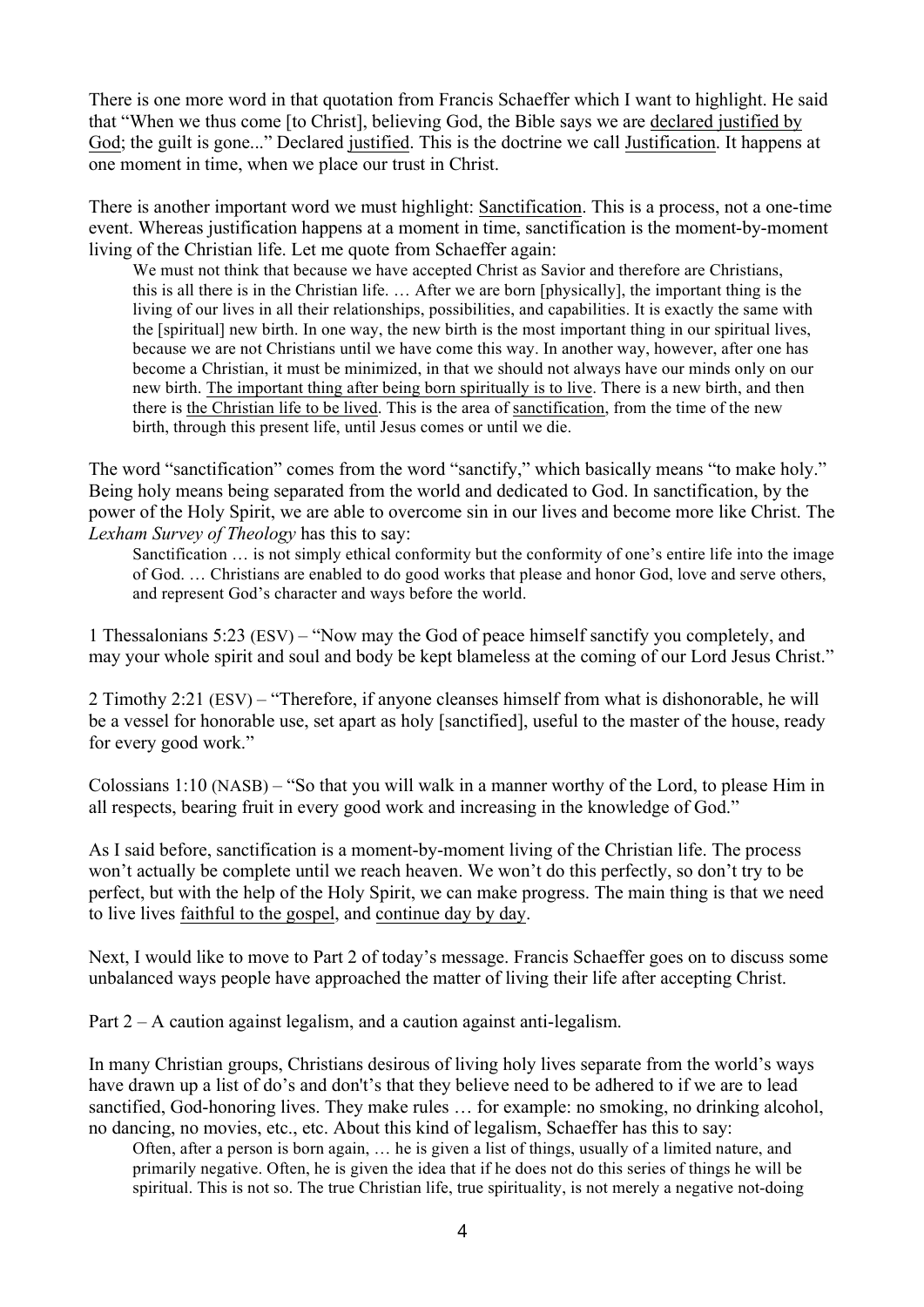of any small list of things. Even if the list began as a very excellent list of things to beware of in that particular historic setting, we must still emphasize that the Christian life, or true spirituality, is more than refraining from a certain external list of taboos in a mechanical way.

 Because this is true, there almost always comes into being another group of Christians which rises up and begins to work against such a list of taboos. … Both of these groups can be right and both can be wrong, depending on how they approach the matter.

Schaeffer had originally belonged to a strict denomination that emphasized these kinds of lists as a way of living lives that were separate from the world and its corrupting influences. But when he had his spiritual crisis in the 1950's, he realized the weaknesses of this kind of legalistic system and he began to shun many of these taboos. But when we do such a thing, we must be mindful of what true Biblical living is all about. We need not follow legalistic rules, but in our rejection of such legalism, we must be careful. Schaeffer continues:

But we must see that in giving up such lists, in feeling the limitation of the 'list' mentality, we must not do this merely in order to live a looser life: *it must be for something deeper*. So I think that both sides can be right and both sides can be wrong. We do not come to true spirituality or the true Christian life merely by keeping a list, but neither do we come to it by rejecting the list.

When I came of age in the 1970's, I heard numerous preachers such as John MacArthur make criticisms of these kinds of lists. I initially had a bad attitude toward legalistic Christians. But then MacArthur, and also Schaeffer, pointed me to Romans chapter 14. I don't have time today to go through this chapter in detail, but here you will find the Apostle Paul criticizing certain Christians who follow certain legalistic rules, since those rules are essentially unnecessary. Nevertheless, Paul notes that the motivation behind their practice is a good one: they do desire to honor God. Paul then criticizes those Christians who would deliberately break some of those rules and thus offend their brothers. To do such a thing is not walking by the law of love. For example, some Christians might not want to follow taboos about refraining from certain foods, so they go ahead and eat some food with no consideration about how their action could disturb the sensibilities of their Christian brothers. This could really be disruptive to your brother's walk with the Lord.

Paul says in Romans 14:15 (NASB) – "For if because of food your brother is hurt, you are no longer walking in accordance with love. Do not destroy with your choice of food that person for whom Christ died."

*Do not destroy with your choice of food that person for whom Christ died.*

If you were to decide not to follow those legalistic lists of do's and don't's, you should do so in a way that would not offend or disrupt the faith of your brother or sister.

And if we were to discard such kinds of lists, what kind of rules should we follow instead? That brings us to the next part of my message.

Part 3 – The heart of God's law.

We need not follow those man-made legalistic rules. But when we discard them, what are we left with?

Answer:

The Ten Commandments.

And the "Law of Love," as expressed in verses such as Romans 14:15 which I quoted a few minutes ago. And in such verses as Romans 13:8 (NKJV) – "Owe no one anything except to love one another, for he who loves another has fulfilled the law."

The Ten Commandments … and the Law of Love.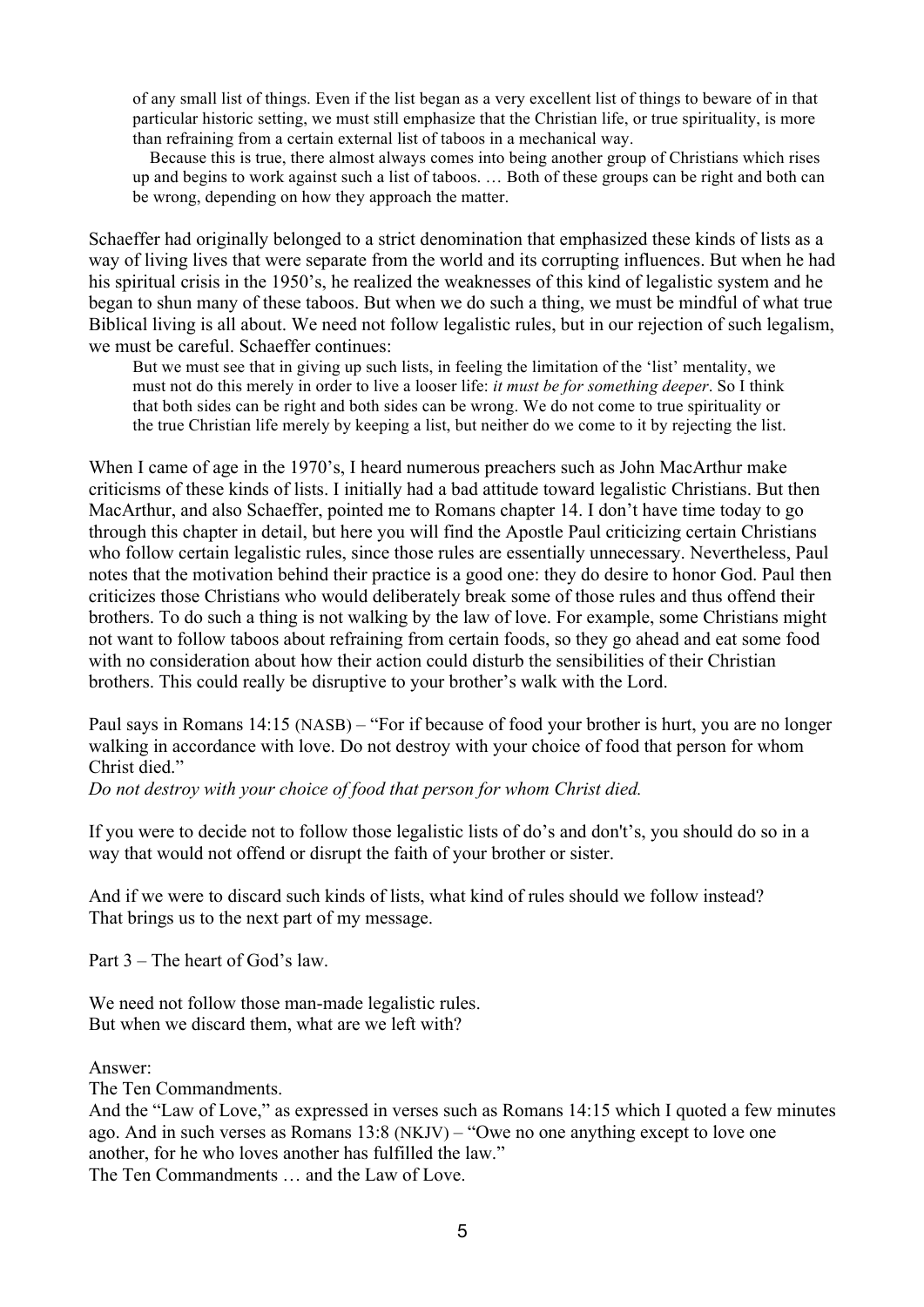I'm sure you're familiar with the Ten Commandments. Let's look at Exodus chapter 20 (NASB). Beginning with verses 2 and 3. Verse 2 – "I am the LORD your God, who brought you out of the land of Egypt, out of the house of slavery" Commandment #1, verse 3 – "You shall have no other gods before Me." Commandment #2, verses 4-6 – make no idols. *Etc., etc.* And Commandment #10, verse 17 – "You shall not covet your neighbor's house; you shall not covet your neighbor's wife, or his male slave, or his female slave, or his ox, or his donkey, or anything that belongs to your neighbor."

Again, Commandment #10 – "You shall not covet …" *You shall not covet …*

What does "covet" mean? It means to desire something excessively. To desire. To crave something. That is *an internal* impulse. In your heart. That final commandment tells us we must not crave to possess our neighbor's house, or his wife, or his servants, or anything belonging to him. This very craving for something that is not our own is also a sin that God expressly forbids in the Ten Commandments. God is not only giving us a list of commands forbidding certain actions, but He is also forbidding these inward cravings.

Let's return to Francis Schaeffer for a moment. At the end of his discussion on those lists of taboos, he says this:

However, eventually the Christian life and true spirituality are not seen as outward at all, but inward. The climax of the Ten Commandments is the Tenth Commandment … The commandment not to covet is an entirely inward thing. … It is an intriguing factor that this is the last command that God gives us in the Ten Commandments and thus the hub of the whole matter…"

*This is the hub of the whole matter*. It's all about the heart. This brings to mind what Jesus was saying in the Sermon on the Mount in the Gospel of Matthew.

Matthew 5:21-22 (ESV) – "You have heard that it was said to those of old, 'You shall not murder; and whoever murders will be liable to judgment.<sup>22</sup> But I say to you that everyone who is angry with his brother will be liable to judgment; whoever insults his brother will be liable to the council; and whoever says, 'You fool!' will be liable to the hell of fire."

Verses 27-28 (ESV) – "You have heard that it was said, 'You shall not commit adultery.'  $^{28}$  But I say to you that everyone who looks at a woman with lustful intent has already committed adultery with her in his heart'."

To be angry with your brother is equivalent to murder. And to look lustfully at a woman is equivalent to adultery. How many of us are guilty of these things? It is not only the outward action that is forbidden but also the inward craving is an offense before God and is something that makes us guilty. God cares not only about our actions but also the inward motivations and cravings of our heart.

Jesus goes on to say more in Mark 7:20-23 (ESV) – "And he said, "What comes out of a person is what defiles him.  $2^{1}$  For from within, out of the heart of man, come evil thoughts, sexual immorality, theft, murder, adultery, <sup>22</sup> coveting, wickedness, deceit, sensuality, envy, slander, pride, foolishness.  $^{23}$  All these evil things come from within, and they defile a person."

God really cares about our hearts. We must be careful to guard them. Proverbs 4:23 (NIV) – "Above all else, guard your heart, for everything you do flows from it."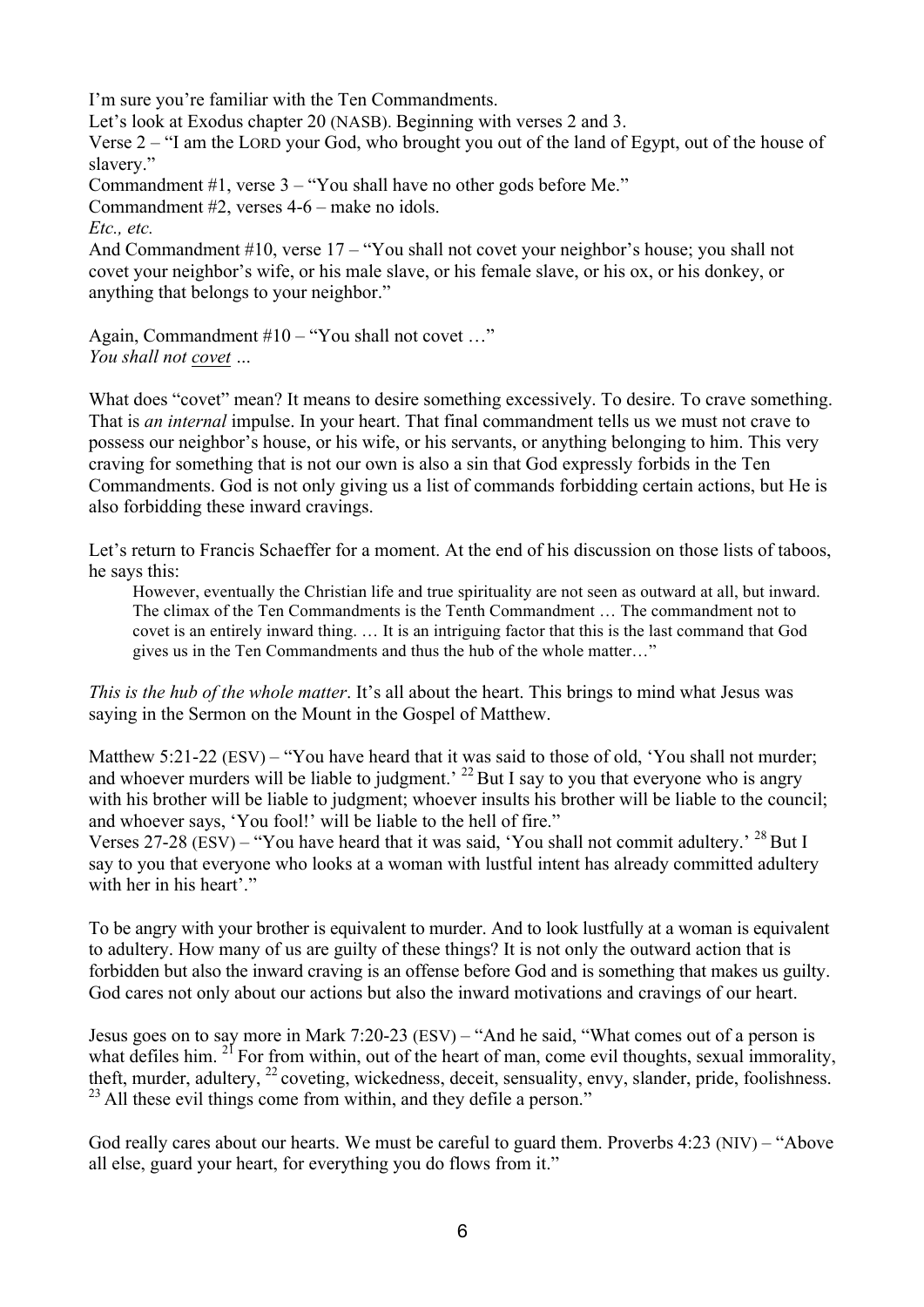It was these kinds of insights that led Francis Schaeffer during his crisis period to understand the reasons why he had felt such a lack of reality in his own life and the lives of his contemporaries. They were following an external list of do's and don't's, without the right heart and without the power of the Holy Spirit. They often lacked genuine Christian love. And they were not answering their generation's tough questions related to the existence of God and to the Christian gospel. With his realization of the principles I've outlined for you today, he reordered his life and his ministry priorities. And he has helped countless people of his generation and my generation put their Christian life on a firm foundation.

Let us move on to the last part of today's message.

Part 4 – Rejected, slain, raised.

As you hear these words, of course you get the image of Jesus and the last weeks of His ministry on earth. Let's take a look at what Jesus told His disciples, in Luke 9:22 (KJV) – "Saying, 'The Son of man must suffer many things, and be rejected of the elders and chief priests and scribes, and be slain, and be raised the third day'."

Rejected by the religious leaders, and even by many of the people. Slain by the Romans, at the request of the religious leaders. Raised on the third day.

This is an outline of the last weeks of Jesus' time on earth. But there is to be a parallel to this outline in our own lives as His followers. Let's continue reading.

Luke 9:23-24 (NKJV) – "Then He said to them all, 'If anyone desires to come after Me, let him deny himself, and take up his cross daily, and follow Me.<sup>24</sup> For whoever desires to save his life will lose it, but whoever loses his life for My sake will save it'."

If we desire to follow Jesus, there will be rejection. In several places in the New Testament, we read that Jesus' followers face rejection by the people as they preach the gospel. However, this is not the type of rejection we are reading about in these verses in Luke chapter 9. In verse 23 we read that anyone who desires to follow Christ must "deny himself." We reject our own ambition, and we certainly need to reject sin in our life.

Titus 2:12 (ESV) – "Training us to renounce ungodliness and worldly passions, and to live selfcontrolled, upright, and godly lives in the present age."

Romans 6:19 (NASB) – "I am speaking in human terms because of the weakness of your flesh. For just as you presented the parts of your body as slaves to impurity and to lawlessness, resulting in further lawlessness, so now present your body's parts as slaves to righteousness, resulting in sanctification."

Rejection of self and rejection of our old life. And then also: death. Luke 9:23-24 says we are to "take up our cross daily" and if we "lose our life for Christ's sake, we will save it."

Galatians 6:14 (NIV) – "May I never boast except in the cross of our Lord Jesus Christ, through which the world has been crucified to me, and I to the world."

We have died to the ways of the world.

But that is not the end of the story, just as Jesus' death was not the end of His story.